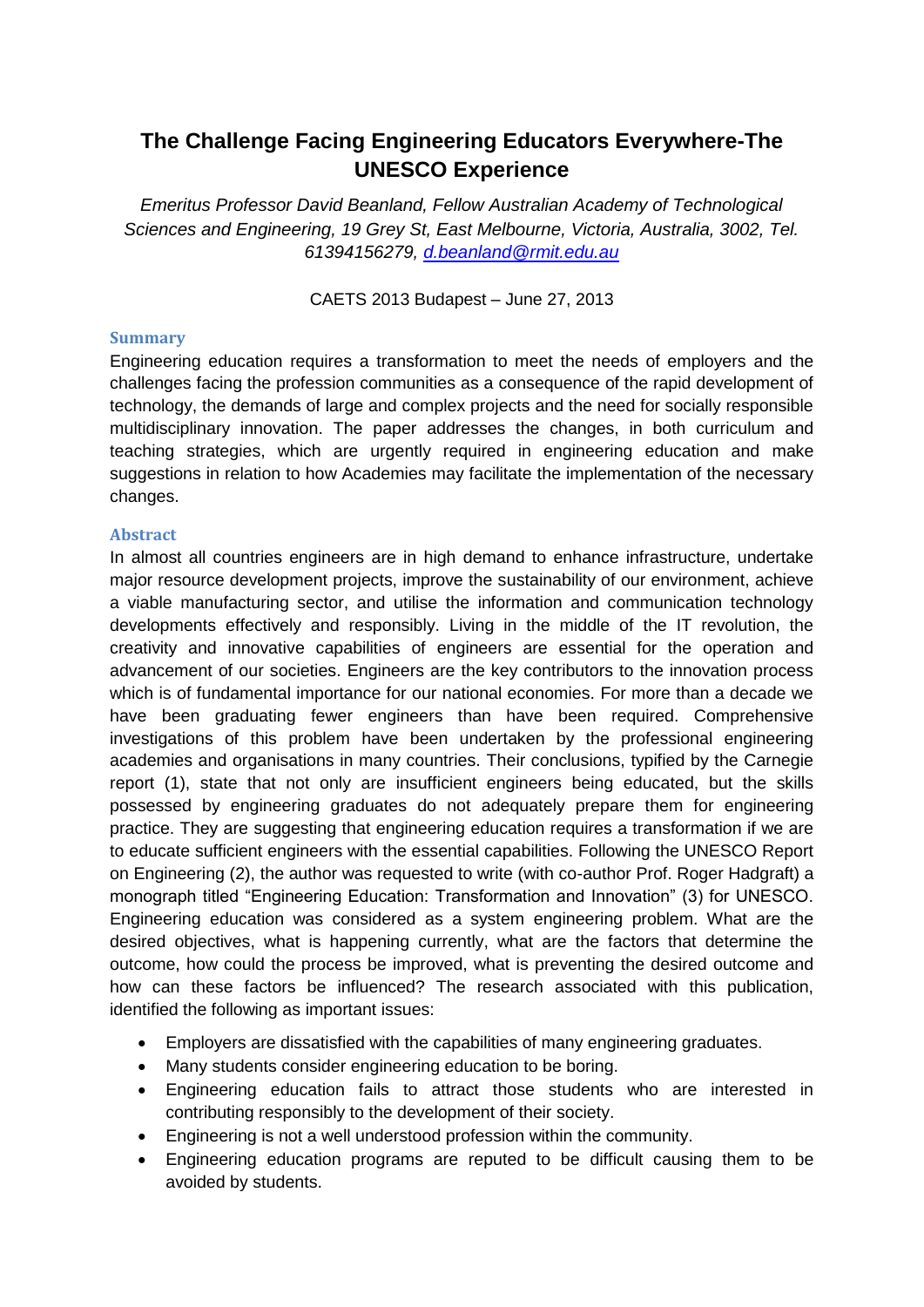- Engineering requires multi-disciplinary knowledge, but the educational curriculums of the universities are overloaded with specialised technical detail as a consequence of the technology explosion.
- Work experience in courses is valued and important, but uncommon.
- Program content does not develop the skills essential for practice as a professional engineer.
- The abilities to evaluate, to be creative, to identify what is relevant, to learn as it is necessary, and to apply this learning responsibly and efficiently, are not adequately addressed.
- The essential attributes required to be possessed by all graduate engineers have been identified in the Washington Accord (WA). However, these attributes are inadequately addressed by universities and Accrediting Authorities. (The WA Graduate Attributes address engineering knowledge, problem analysis, investigation, design/development of solutions, modern tool usage, the engineer and society, environment and society, ethics, leadership and team work, communications, project management and finance, and life-long learning).
- The structure of University programs has changed little over 40 years,
- Universities have not utilised the opportunities provided by the Information Technology revolution.
- Engineering education research has proven some very positive approaches which can improve the effectiveness of student learning, but they have not been widely adopted.
- Project Based Learning (PBL) or Project Centred Learning (PCL) is a proven approach which can enhance engineering education when used as at least 25% of the program in every semester.
- Universities should also change their programs, facilities and methods to embrace the IT revolution as quality engineering educational material on every engineering topic is available on the web.
- Facilitated student learning should be the educational strategy instead of the commonly used, traditional lecture-based approach. Students are now well equipped to utilise inquiry-based learning.
- Many universities complain that they have inadequate financial resources, but they do not consider the utilisation of the more economical, and more effective, studentcentred learning methods.
- Some web-based engineering programs (e.g. MIT & Stanford) are now offered free of charge.
- The conservative university culture acts to prevent change.
- External action is essential to precipitate the transformation of engineering education in universities.

Engineering education programs can be exciting while they are effective. The approach recommended is that students should be considered as engineers-in-training and be given the opportunity to undertake engineering tasks of progressively increasing complexity throughout each semester of their study program. The core of the course becomes the Project Stream. These Projects can: provide insight into what engineers do, provide motivation, develop the personal attributes that are required to be an engineer, be undertaken in teams of up to 6 members, provide a reason to study and master the topics specified in the curriculum, develop team and leadership skills, provide opportunities to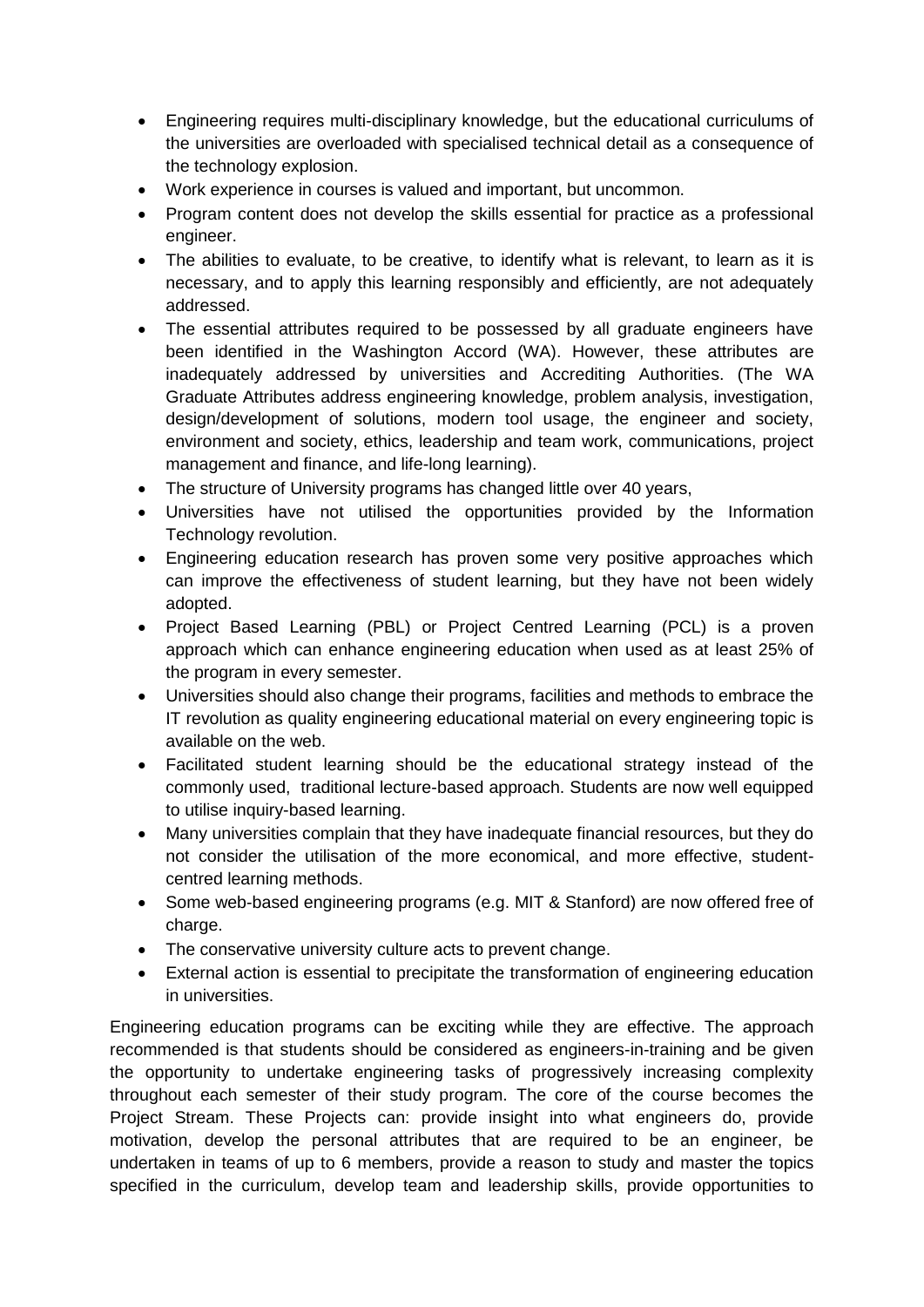interact with engineers and engineering organisations, encourage individual learning skills and the development of the essential engineering attributes.

Engineering curriculums must contain: foundation mathematics and science, fundamental engineering principles, the development of specialised expertise in a chosen field of engineering, and consideration of broad engineering practice issues. It is suggested that, in addition to the project stream, the former two become the focus of the first two years and the latter two the focus of the final two years. This suggests that the first two years could provide breadth while the final two years focus upon the students chosen specialisation. This would enable a more extensive use of the common first two years, to provide the students with an appropriate increase in their breadth of engineering knowledge, while reducing the cost of education.

It is recommended that a "home room" (or engineering studio), be provided for up to 50 students as their "normal" work space. This enables students to work on their projects and to develop their understanding of the supporting technical topics, through the exploration of web material, while working in an interactive environment with access to the designated learning facilitators. Students also learn much from each other in such an environment. Project team meeting rooms and technical facilities should also be available nearby.

The current educational strategy of universities is primarily focussed upon the provision of lectures and formal examinations to assess learning. They are utilised because they are the part of the university culture, and provide academic identity to staff while being the easiest way for them to fulfil their responsibilities. However, learning is an activity undertaken by the students; it is the student's responsibility. The role of academic staff is to facilitate the student's learning experience and to assist the students by defining what they are required to learn, assisting and encouraging them as they require or request, and to assess their realisation of the learning objectives to the required standard. These responsibilities can be more effectively fulfilled without lectures! The key goal is the development of graduates who are effective independent learners, with the attributes and capabilities which have been defined as essential for practising engineers. If this objective was realised the students would have a very different academic experience from that currently provided at most universities.

However the transformation of engineering education will be very difficult for universities to implement. They are conservative institutions with long established traditions and practices. The changes required are extensive and include: rebalancing the research/teaching emphasis, changing educational strategies from lecturing to learning facilitation, changing program structures to be project centred, facilitating work experience, provision of learning space instead of large lecture theatres, modifying assessment practices and policies, changing staff promotion criteria, enhancing project and IT facilities and improving partnerships with employers.

Universities will require the leadership, support and assistance of the Engineering Academies and Authorities responsible for engineering program accreditation, major engineering employers and governments, to implement the necessary changes. Each of these entities has a role to play and it will be necessary for them to act in a committed and coordinated manner:

 Engineering Academies need to develop a comprehensive and consistent relationship with the major employers and advocate a coherent message to